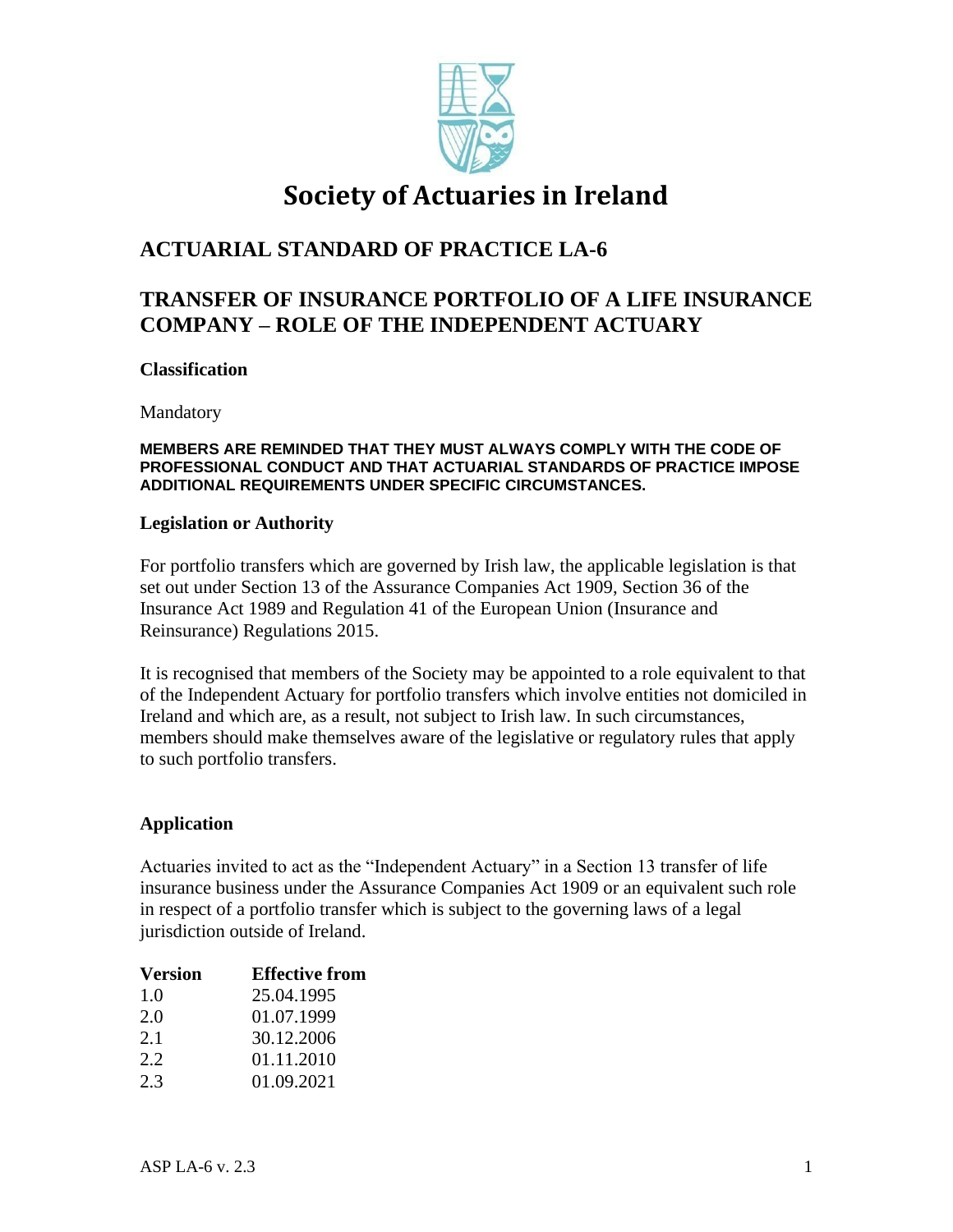### **Definitions**

*"ASP"* means Actuarial Standard of Practice.

"*may*" means that the indicated action is not required, nor even necessarily expected, but in certain circumstances is an appropriate activity, possibly among other alternatives. Note that "might" is not used as a synonym for "may", but rather with its normal meaning.

*"must"* means that the indicated action is mandatory and failure to follow the indicated action will constitute a departure from this ASP.

*"the Regulator"* means the Central Bank of Ireland or, for portfolio transfers which are subject to the governing laws of a legal jurisdiction outside of Ireland, the insurance industry supervisory authority in that jurisdiction. In certain circumstances, such as where a portfolio is transferring from one legal jurisdiction to another, more than one Regulator may be involved. Hence, "*the Regulator*" can be interpreted as referring to all supervisory authorities which are impacted by the transfer in question.

*"the Court"* means the Irish High Court.

*"the Head of Actuarial Function"* means, for entities based in Ireland, the actuary approved by the Central Bank of Ireland to act in the Pre-Approval Controlled Function of Head of Actuarial Function (PCF -48). Members may be asked to provide Reports on transfers outside of Ireland; in such circumstances, this reference is taken to refer to an equivalent role i.e. a senior actuary who oversees the assessment of policyholder liabilities and/or capital requirements and, if applicable, opines on the reasonableness of the results of these assessments.

*"the authority which is responsible for approving the scheme"* is taken to be the authority which, in the jurisdiction in which the scheme is taking place, has the legal or regulatory power to sanction the scheme. In Ireland, this is the Irish High Court, but, in other jurisdictions this may be a local Regulator or local court.

*"the Report"* refers to the Report provided by the Independent Actuary, outlining the Independent Actuary's opinion on the transfer and the basis for that opinion.

*"should normally"* and (where the context requires) *"should"* indicates that members of the Society to whom this ASP applies must comply with a particular requirement or prohibition, unless the circumstances are such that the requirement or prohibition is inappropriate or disproportionate and non-compliance is consistent with the standards of behaviour, integrity, competence and professional judgement which other members or the public might reasonably expect of a member.

*"the scheme"* is taken to refer to the application to transfer insurance business of one company to another by way of a portfolio transfer, with this application made to the authority which is responsible for approving the scheme.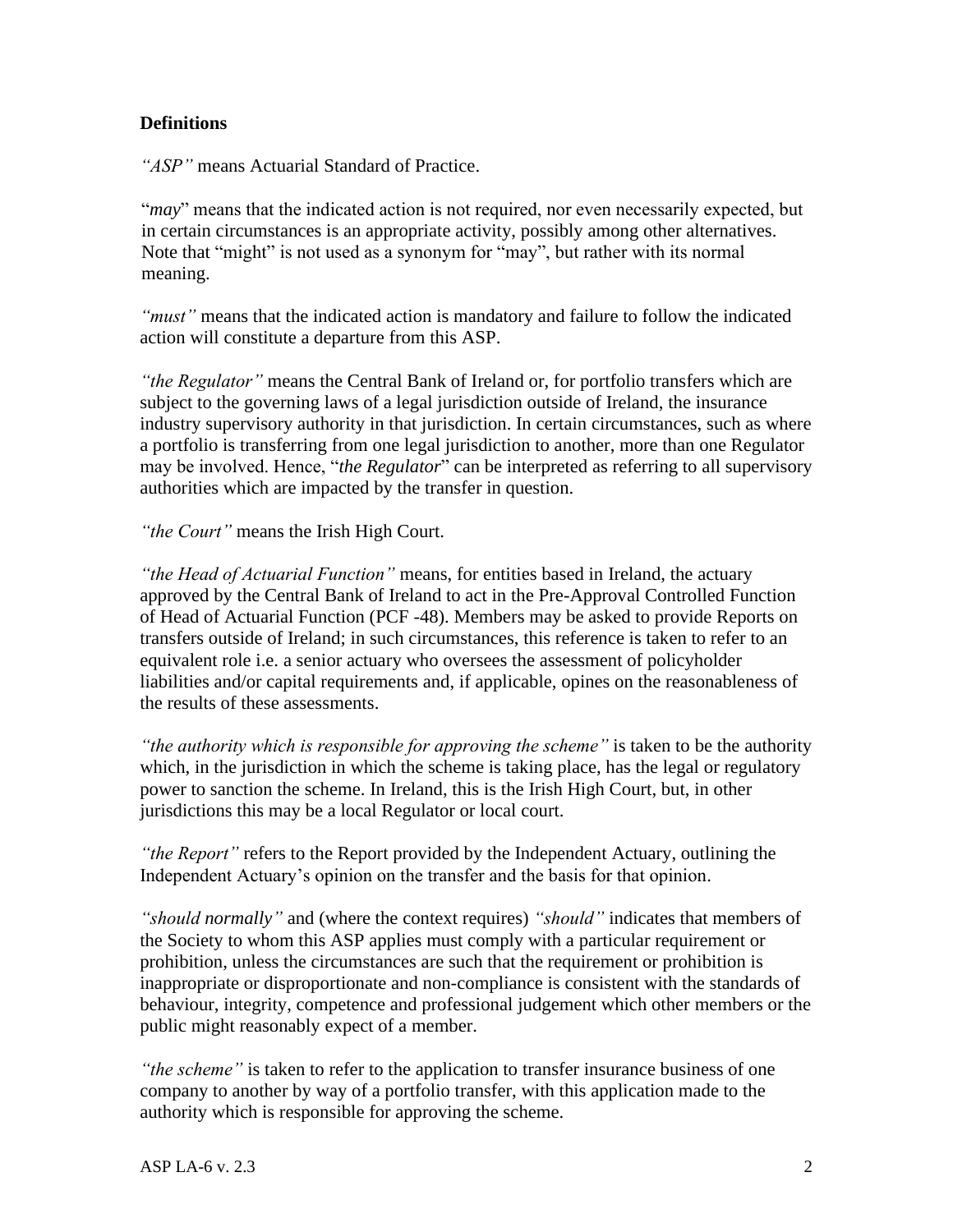*"the Society"* means the Society of Actuaries in Ireland.

### **1 Introduction**

- 1.1 Under section 13 of the Assurance Companies Act 1909, any scheme which provides for the whole or part of the business carried on in the Republic of Ireland, by an insurance company subject to the requirements of the Act, to be transferred to another body requires the prior sanction of the Court. The Court will consider the scheme on the basis of a petition by one of the parties, and, in practice, the petition must be accompanied by a report on the terms of the scheme by an Independent Actuary.
- 1.2 Members of the Society may also be requested to act as an Independent Actuary for schemes which are subject to the governing laws of a legal jurisdiction outside of Ireland, such as where the entities are not based in Ireland or where the Assurance Companies Act 1909 does not apply. In such circumstances, approval for the scheme to proceed may be required from the Regulator, from a local court or from both.
- 1.3 The purpose of this ASP is to advise an actuary, invited to act as the Independent Actuary in such a transfer, of the professional responsibilities such an appointment entails.

#### **2 Factors influencing acceptance of an appointment as Independent Actuary**

- 2.1 Before accepting an appointment as the Independent Actuary in any particular case, an actuary must consider whether he or she has relevant practical knowledge and experience. Such experience would necessarily include familiarity with the role and responsibilities of a Head of Actuarial Function and with the types of business transacted by the companies concerned. In the case of an Independent Actuary asked to act in another jurisdiction, they should be satisfied that they have, or can acquire, sufficient knowledge of local legislation/regulation to accept the appointment. An actuary must also disclose to all the parties any direct or indirect interest the actuary may have or have had in any of them. Clearly, an actuary cannot act if such interest would, in the opinion of any party or its legal advisers, be likely to prejudice an actuary's status in the eyes of the authority which is responsible for approving the scheme. In case of doubt, the situation should be discussed with the Regulator before the appointment is accepted.
- 2.2 Where the Regulator does not have formal approval to sanction a scheme of transfer (for example, where the Court is the approving body, as in Ireland), the Regulator may be made a notice party to the petition and, if so, will be entitled to be heard by the Court when the petition is being considered. It is therefore advisable for the Independent Actuary to ensure that the Regulator has been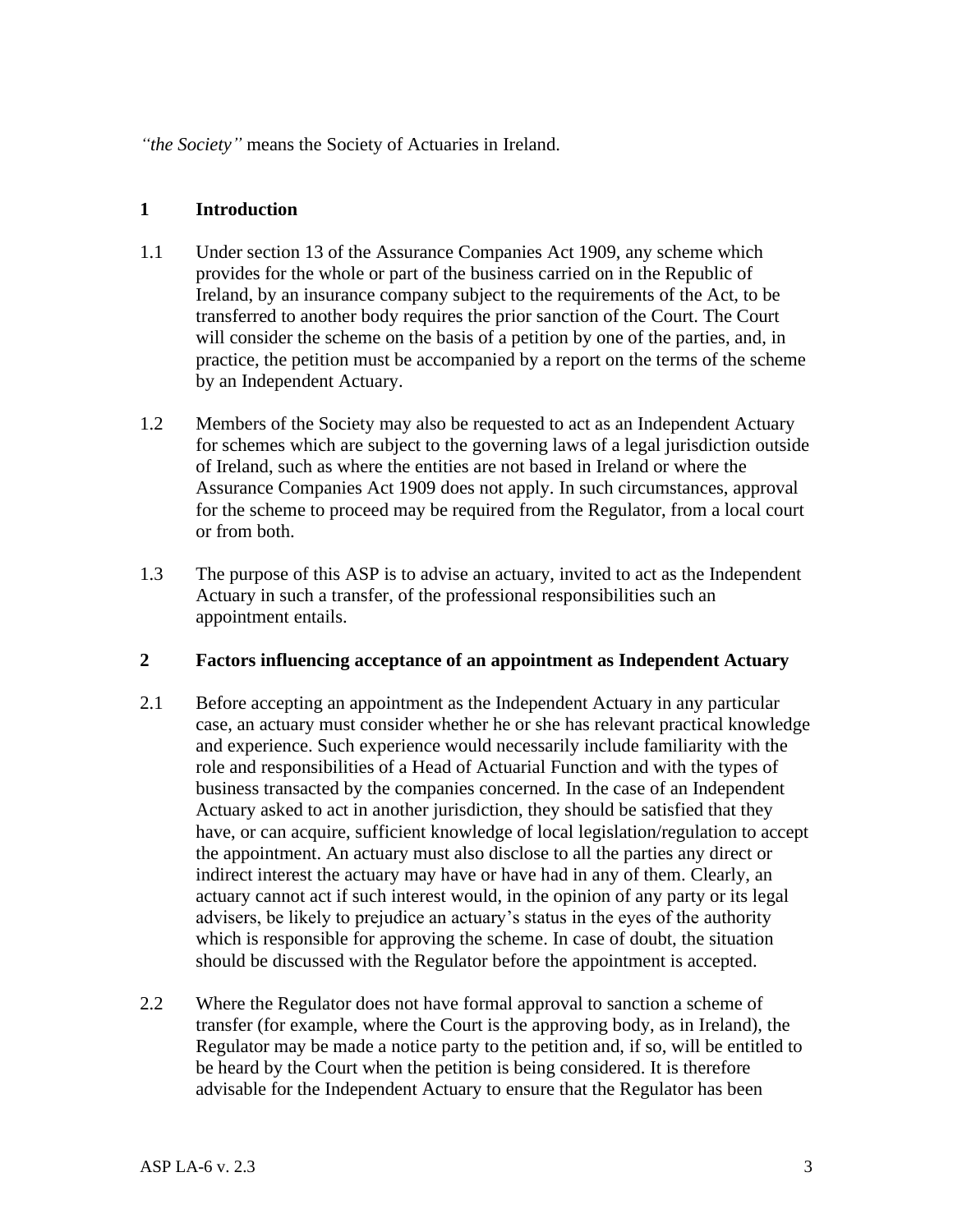advised (by those petitioning the scheme) of his or her appointment and has not raised any objections to this appointment.

- 2.3 In practice, a Report on the terms of the scheme by an Independent Actuary will be required. The appointment of the Independent Actuary is made by one or both of the parties to the scheme. The purpose of the appointment is to secure an independent opinion for the authority which is responsible for approving the scheme on the likely effects of the scheme on the policyholders of the companies concerned. It would, therefore, be improper for the Independent Actuary to take instructions from any of the parties on what should be included in or excluded from the Report; or to be denied access by any of the parties to persons the Independent Actuary may wish to interview, or to information, reports and documents which the Independent Actuary may reasonably consider material to the formulation of an opinion on the likely effects of the scheme on the policyholders of the companies concerned. An actuary should ensure that this is understood by the parties concerned before accepting an appointment.
- 2.4 If, for any reason other than the abandonment of the scheme, the Independent Actuary's appointment is revoked or the Independent Actuary resigns prior to that individual's report being submitted to the party which has appointed him or her or being circulated (whether in summary or otherwise) to policyholders, that individual should consider whether the circumstances are such that that individual should make them known to the directors of the parties to the scheme and the Regulator. Any actuary offered an appointment as an Independent Actuary should enquire if the appointment has previously been accepted and subsequently vacated by another actuary; if so, an actuary should take all reasonable steps to establish the circumstances in which the revocation of the previous actuary's appointment or the resignation of the previous actuary took place.

#### **3 The extent of the Independent Actuary's involvement**

- 3.1 As the authority with responsibility for approving the scheme is unlikely to sanction it if the Independent Actuary indicates serious dissatisfaction with its terms, it is in the interest of all the parties that, once an actuary has been appointed, the Independent Actuary is informed of the draft terms and provisions of the proposed scheme at the various stages of its development. The Independent Actuary should therefore actively seek such information and be prepared to indicate with impartiality any terms or provisions which by their inclusion in or omission from the scheme as drafted, as the case may be, would be likely to cause the Independent Actuary to express reservations about the scheme in the report.
- 3.2 The amount of investigative work that the Independent Actuary will need to do will depend on the circumstances of the case. The Independent Actuary should proactively engage with senior management of the companies involved. It is reasonable for the Independent Actuary to expect both the transferor and transferee companies to provide such valuations of the assets and liabilities as the Independent Actuary may require. There may be internal actuarial reports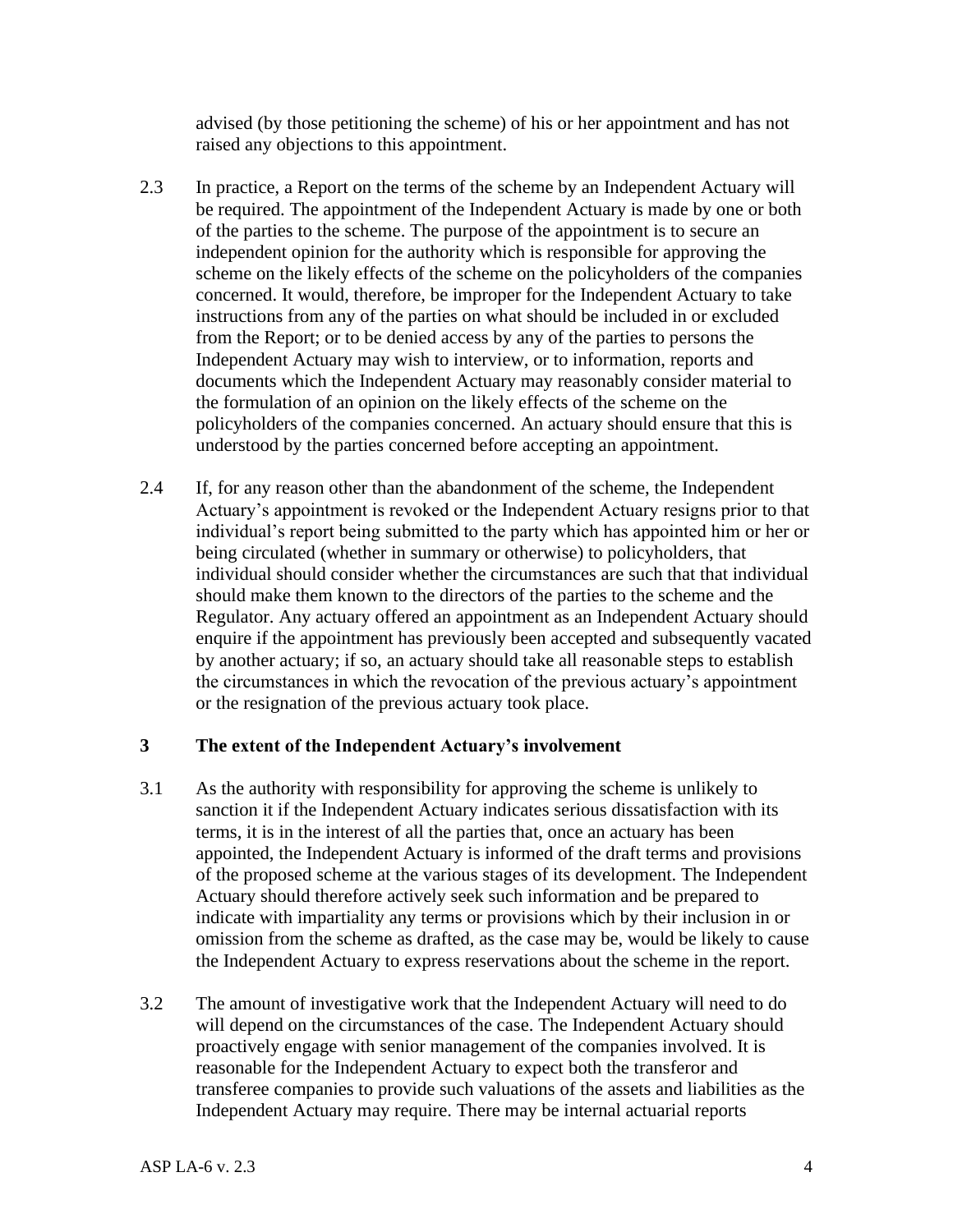prepared for one or more of the parties, visibility of which would assist the Independent Actuary in appraising the terms of the scheme. The Independent Actuary must, however, form an independent judgment on the quality of the information supplied, the reasonableness of the work of other actuaries, and, therefore, the extent of any investigative or verification work the Independent Actuary needs to do.

- 3.3 The Independent Actuary might be asked to attend a meeting with the policyholders organised by the management of one or more of the companies. If so, the Independent Actuary should consider carefully whether to do so would give the impression that the Independent Actuary was not completely independent. If the Independent Actuary should decide to attend the meeting, the Independent Actuary's position should be properly explained, and nothing that the Independent Actuary does or says at the meeting should undermine the perception of independence.
- 3.4 Special considerations may also be called for where the transfer forms part of a chain of events including restructure, reinsurance or changes in ownership, and the Independent Actuary should seek explanations regarding corporate plans to the extent necessary for the whole picture to be clear.
- 3.5 If the Head of Actuarial Function of any affected company has held that position only for a relatively short period of time, it might be appropriate for the Independent Actuary to seek information from the previous Head of Actuarial Function.
- 3.6 The exact documentation that the Independent Actuary will consider will vary with the nature of the scheme and the business being transferred, and the Independent Actuary is expected to exercise professional judgement in determining what information is required. However, documents the Independent Actuary may wish to examine in relation to each of the companies involved in the transfer will include:
	- (i) details on the transfer itself, to include information such as the rationale for the transfer, the impacted policyholders, the structure and terms of the transfer and the timetable of anticipated activities;
	- (ii) the constitution or similar documents related to the legal establishment of the company and, if the company is currently trading, its latest annual reports, auditor reports and supervisory returns (including, potentially, information that is both qualitative and quantitative, such as (for Solvency II regulated companies) the quantitative reporting templates, the Solvency and Financial Condition Report and the Regular Supervisory Report);
	- (iii) the latest actuarial reports (and, if applicable, formal actuarial opinions) produced by the Head of Actuarial Function;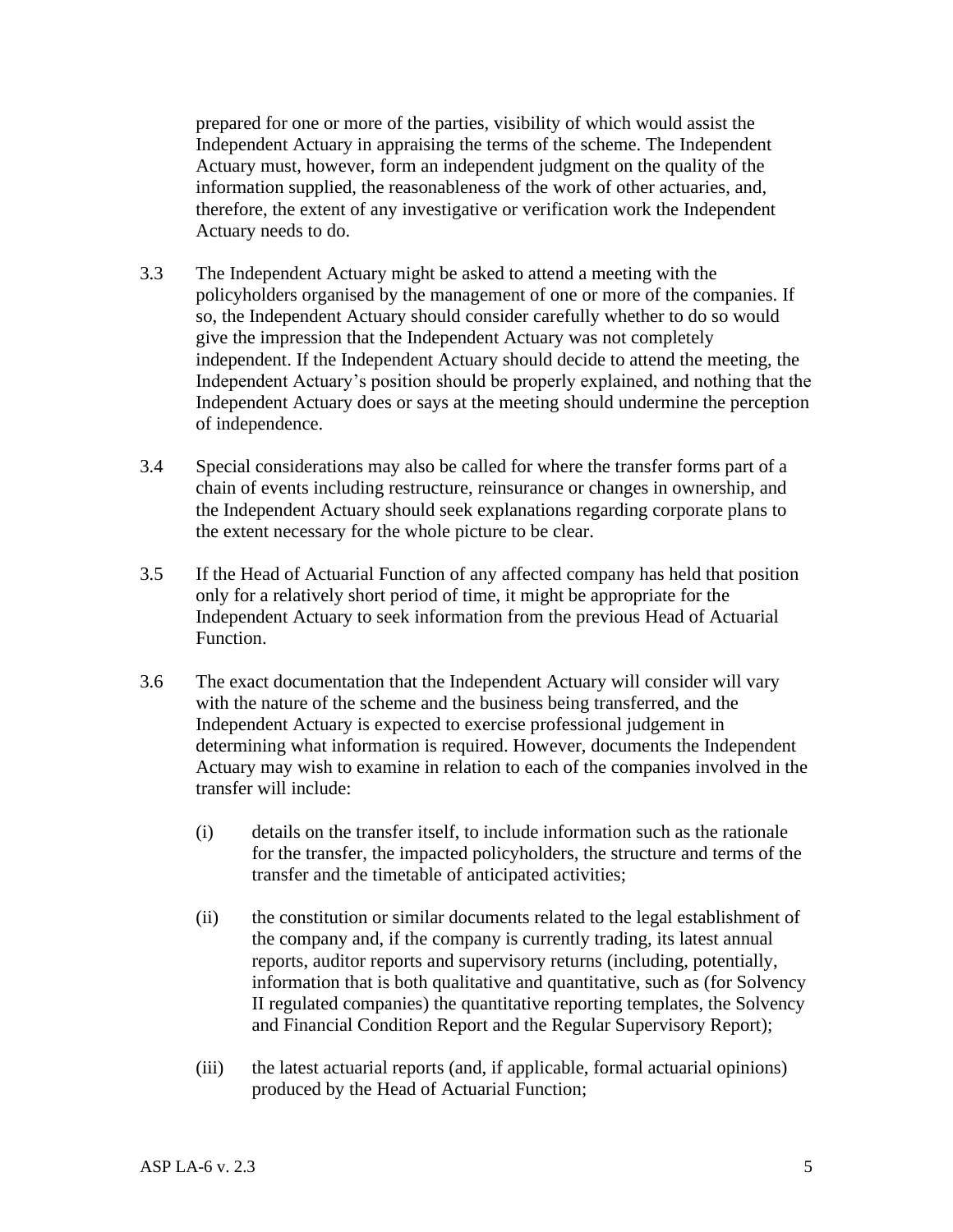- (iv) reports prepared to support the risk management of the firm, such as the latest Own Risk and Solvency Assessment (for Solvency II regulated firms) (as well as any similar ad-hoc reports that have been prepared to assess the impact of the transfer);
- (v) any external reviews prepared on the reserves and capital position of the companies involved such as audit reports or formal actuarial peer review reports;
- (vi) details on planned capital management activities, such as dividend payments;
- (vii) reports detailing embedded value or other forward-looking profitability metrics;
- (viii) product brochures issued by the company in recent years;
- (ix) policyholder correspondence which may have shaped policyholders' reasonable expectations;
- (x) any reports, actuarial or otherwise, dealing specifically with policyholders' reasonable expectations;
- (xi) the methodology and assumptions used to produce illustrations of projected future benefits;
- (xii) sample quotations and policy documents which state or illustrate how policies will participate in profits, qualify for discretionary benefits, or be subject to future variations in charges, as well as information on how these benefits or charges have been determined in recent years;
- (xiii) any reports dealing with the investment policy of the company;
- (xiv) any relevant correspondence between the company and the Regulator;
- (xv) details on the administrative arrangements pre- and post-transfer, to include arrangements with third-party administrators, planned changes to administrative systems and any implications for policyholder data protection;
- (xvi) details of active and historic complaints for the transferring business;
- (xvii) details on the overall communication approach and the information being provided to policyholders to explain the effects of the scheme and any subsequent complaints or issues raised including the manner in which these have been dealt with;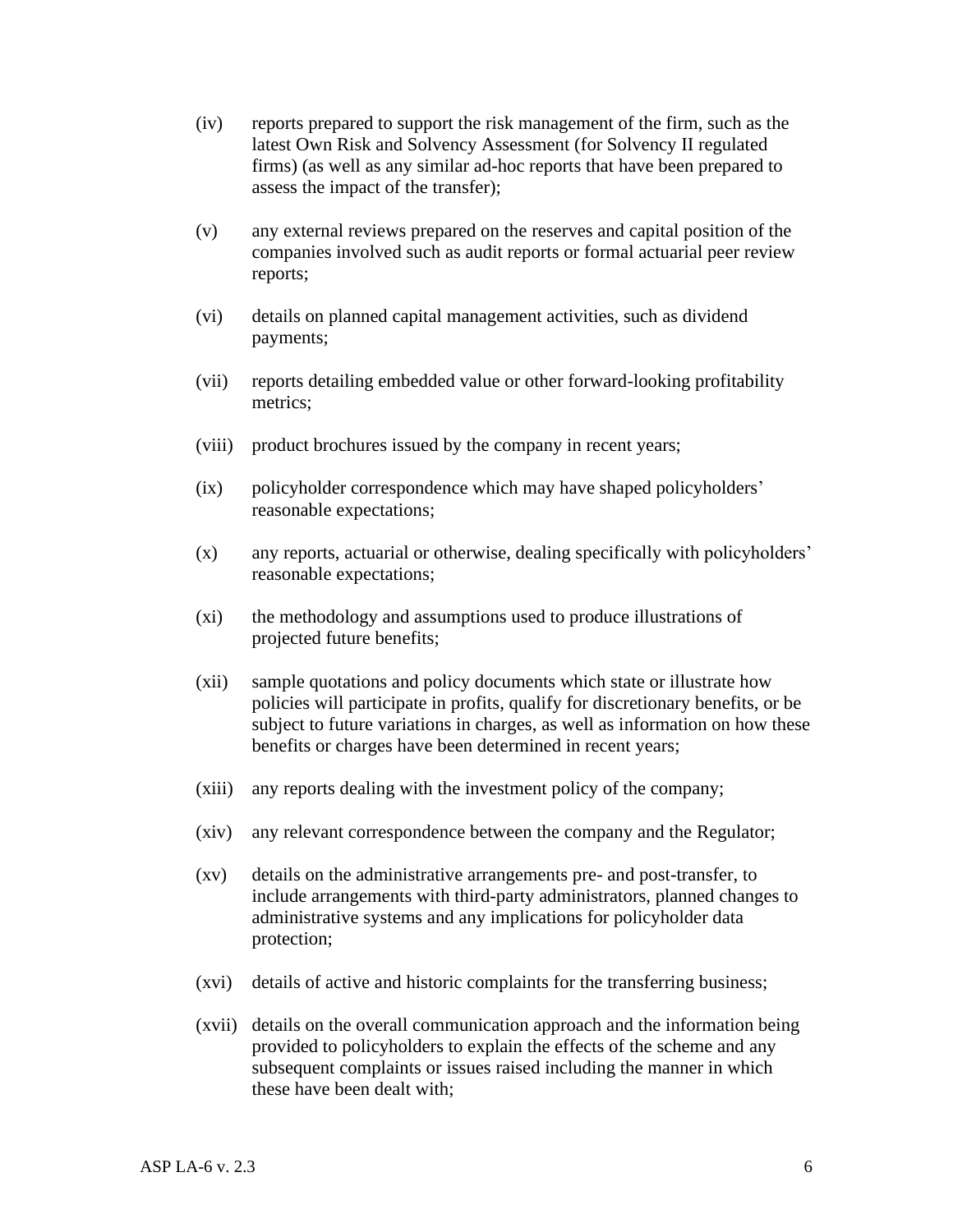- (xviii) Details on the system of governance in place, including details on the risk appetite statement and risk registers;
- (xix) current and historic risk reporting, noting risk events and risk issues;
- (xx) winding-up provisions, if applicable;
- (xxi) details on the policyholder protection schemes in place in each country and the impact, if any, of the transfer on the applicability of such schemes;
- (xxii) details of any existing or planned reinsurance treaties that are impacted by the transfer, including confirmation from reinsurers on the transferability of cover (if applicable);
- (xxiii) details on any warranties in place in relation to previous transfers;
- (xxiv) details on any shareholder commitments regarding capital support;
- (xxv) details on the future business plans for the entities involved in the transfer;
- (xxvi) detail on any relevant tax implications of the scheme for the companies involved or the impacted policyholders;

(xxvii) any other relevant documents associated with the transfer.

3.7 In addition, the Independent Actuary should document if appropriate and if known any operational plans of any company that is a party to the scheme, which, at the effective date, will have policyholders who fail to be considered in the Independent Actuary's report.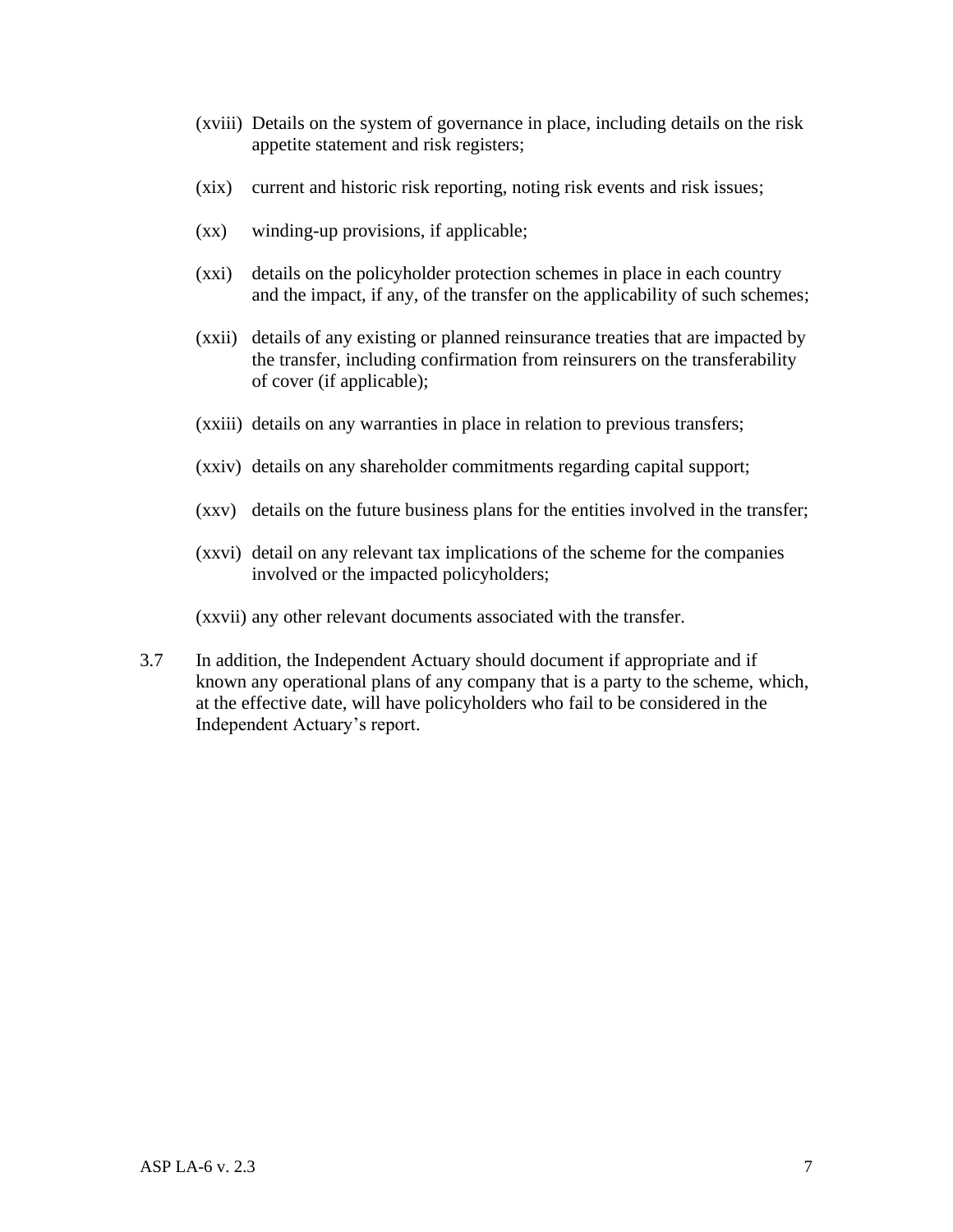### **4 The Report**

- 4.1 For transfers subject to approval by the Court, the Independent Actuary's Report on the terms of the scheme is required by Section 13(3) of the Assurance Companies Act 1909, which provides that "a statement of the nature of the amalgamation or transfer, as the case may be, together with an abstract containing the material facts embodied in the agreement or deed under which the amalgamation or transfer is proposed to be effected, and copies of the actuarial or other reports upon which the agreement or deed is founded, including a report by an independent actuary, shall, unless the Court otherwise directs, be transmitted to each policyholder of each company". Whilst these requirements may not apply to transfers taking place which are not subject to approval by the Court, some equivalent requirements may be in place. The Independent Actuary should therefore bear in mind in preparing the Report that policyholders and, in the case of any mutual companies involved in the scheme, members, may rely on it when considering how to cast their vote in any extraordinary general meeting called to approve the terms of the scheme, and any member of the public may rely on it when considering whether or not to make representations to the authority which is responsible for approving the scheme about the likely adverse effect of the scheme on him or her.
- 4.2 In some jurisdictions (as in Ireland), it may be the case that only a summary of the Independent Actuary's Report is required to be shared with policyholders, and in the case of any mutual companies involved in the scheme, members. It is the Independent Actuary's responsibility to ensure that the contents of any such summary are adequate given the context in which it is being circulated, and that neither it nor any document which will accompany it gives a misleading impression of the findings in the full Report. The summary need not contain background factual matter contained in the accompanying documents.
- 4.3 The requirements to contact policyholders impacted by the scheme typically sit with the transferring companies. As a result, the Independent Actuary does not typically have the responsibility to contact all policyholders. However, the Independent Actuary should review the overall communication approach and the information being provided to policyholders to explain the effects of the scheme.
- 4.4 The Independent Actuary needs to consider and report as appropriate on the likely effects of the scheme on (a) all transferring policyholders, (b) any policyholders of the transferor companies whose policies will remain with those companies, and (c) any policyholders of the transferee companies. Whilst not directly concerned with the effect of the scheme on those who become policyholders on or after the date when, subject to the approval of the authority which is responsible for approving the scheme, it will become effective, the Independent Actuary will need to consider whether the development plans of any of the companies involved may adversely affect policyholders with whom the Independent Actuary is concerned.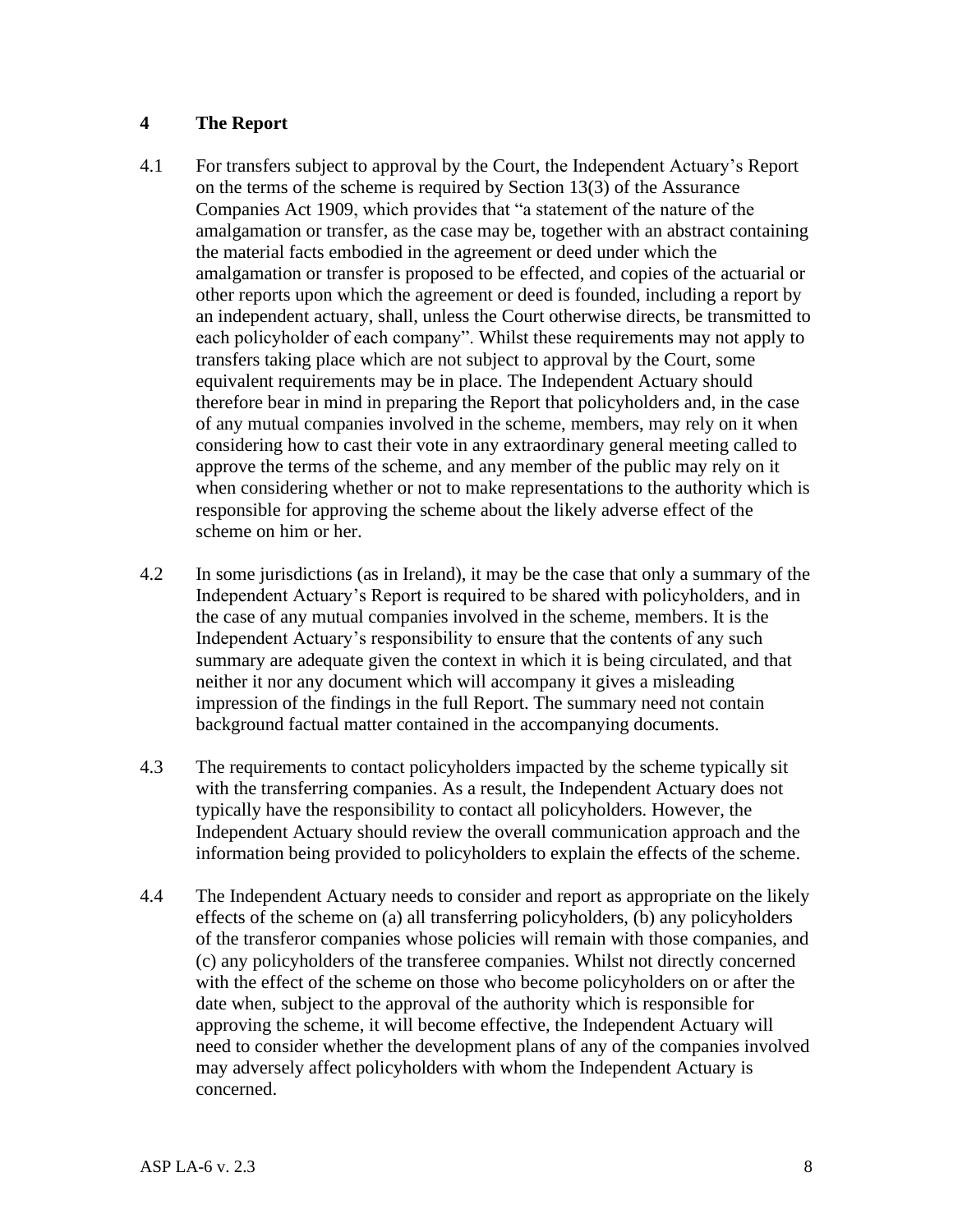- 4.5 It is a responsibility of the directors and managers of the relevant insurance company to consider alternative arrangements in order that the company may fulfil its obligations to conduct its business with due regard to the interests of policyholders and potential policyholders. The term 'Independent Actuary' might be interpreted by members of the public to indicate that the actuary was advising on the relative merits of one scheme of transfer against other possible arrangements. The report should, therefore, include a comparison of the likely effects on the policyholders of the relevant companies if the scheme of transfer being presented to the authority which is responsible for approving the scheme is or is not implemented.
- 4.6 The contents of the Independent Actuary's report will be influenced by the circumstances of each case; the following are, however, some of the matters which the Independent Actuary should, where appropriate, cover in it:
	- (i) The name of the party which has appointed the Independent Actuary and a statement of who is bearing the costs of that appointment.
	- (ii) A statement of the Independent Actuary's professional qualification.
	- (iii) Whether or not the Independent Actuary has a direct or indirect interest in any of the parties which might be thought to influence the Independent Actuary's independence; if the Independent Actuary has an interest, it should be disclosed.
	- (iv) The scope of the report in accordance with paragraph 4.5 above.
	- (v) The purpose of the scheme.
	- (vi) A summary of the terms of the scheme insofar as they are relevant to the contents of the Independent Actuary's report.
	- (vii) What documents and reports the Independent Actuary has considered in relation to each of the companies involved in the transfer and whether there was any additional information which was requested but not provided.
	- (viii) The cost and tax consequences of the scheme, in so far as these will affect policyholders' funds.
	- (ix) The effect of the scheme on the security of policyholders' contractual benefits.
	- (x) The effect of the scheme on the nature and value of any rights of policyholders to participate in profits. In particular, if any such rights will be diluted by the scheme, how any compensation being offered to those policyholders as a group (which might take the form of an injection of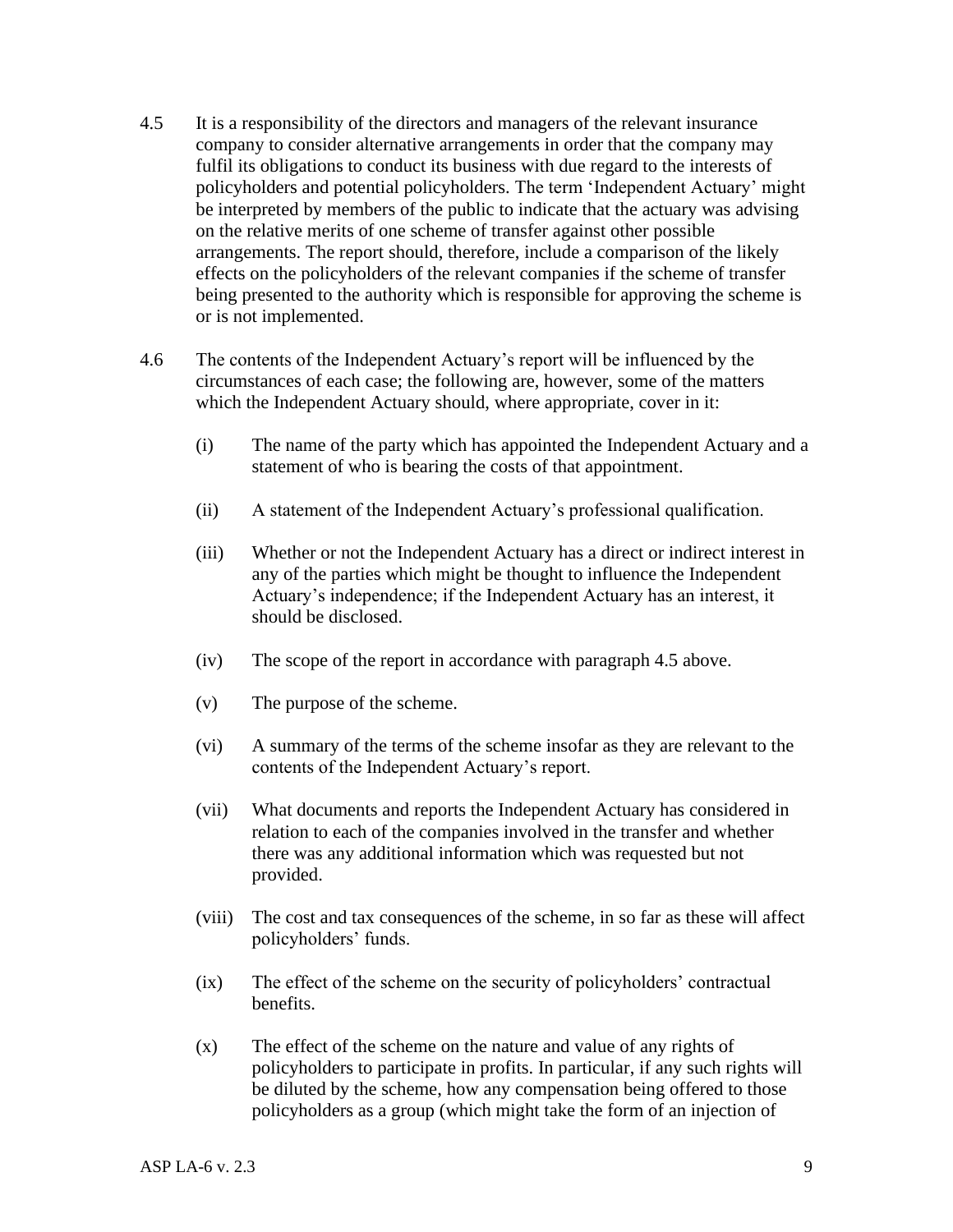funds, an allocation of shares, or cash payments) compares with the value of that dilution, and whether the extent and method of its proposed division is equitable as between different classes and generations of policyholders.

- (xi) The likely effect of the scheme on the approach used to determine the amounts of non-guaranteed benefits such as reversionary (or similar bonus which is added periodically over the term of the contract) and terminal bonuses and surrender values, and the levels of discretionary charges, for example under unit-linked policies; and what safeguards are provided by the scheme against a subsequent change of approach that could act to the detriment of existing policyholders of either company and is not due to external circumstances beyond its control.
- (xii) The likely effects of the scheme on matters such as investment management, fund choice, administration and fund management platforms, use of third-party administrators and custodians, new business strategy, administration, expense levels and assumptions used in the calculation of technical provisions, in so far as they may affect the ability of the companies to meet throughout the lifetime of existing policies the reasonable expectations of the holders of those policies.
- (xiii) In the case of any mutual company involved in the scheme, the effect of the scheme on the proprietary rights of members of that company and, in particular, the significance of any loss or dilution of the rights of those members to secure or prevent further constitutional changes which could affect their expectations as policyholders (for example, losing the ability to change the board and therefore control over a board's decision to convert to a closed fund). The Independent Actuary should state whether, and to what extent, members will receive compensation under the scheme for any diminution in their proprietary rights, and comment on its appropriateness. Also, when commenting on the fairness of the scheme, the Independent Actuary should pay particular attention to any differences in treatment between policyholders with voting rights and those without. It will assist the Independent Actuary if the issues involved are adequately explained in the directors' circular to policyholders.
- (xiv) Which matters, if any, the Independent Actuary has not taken into account or evaluated in the report that might nevertheless be relevant to policyholders' consideration of the scheme.
- (xv) The Independent Actuary's overall assessment of the likely effects of the scheme on the reasonable expectations of policyholders; whether the Independent Actuary is satisfied that for each of the companies concerned the scheme is equitable to all classes and generations of its policyholders; and whether for each relevant company the scheme places obligations on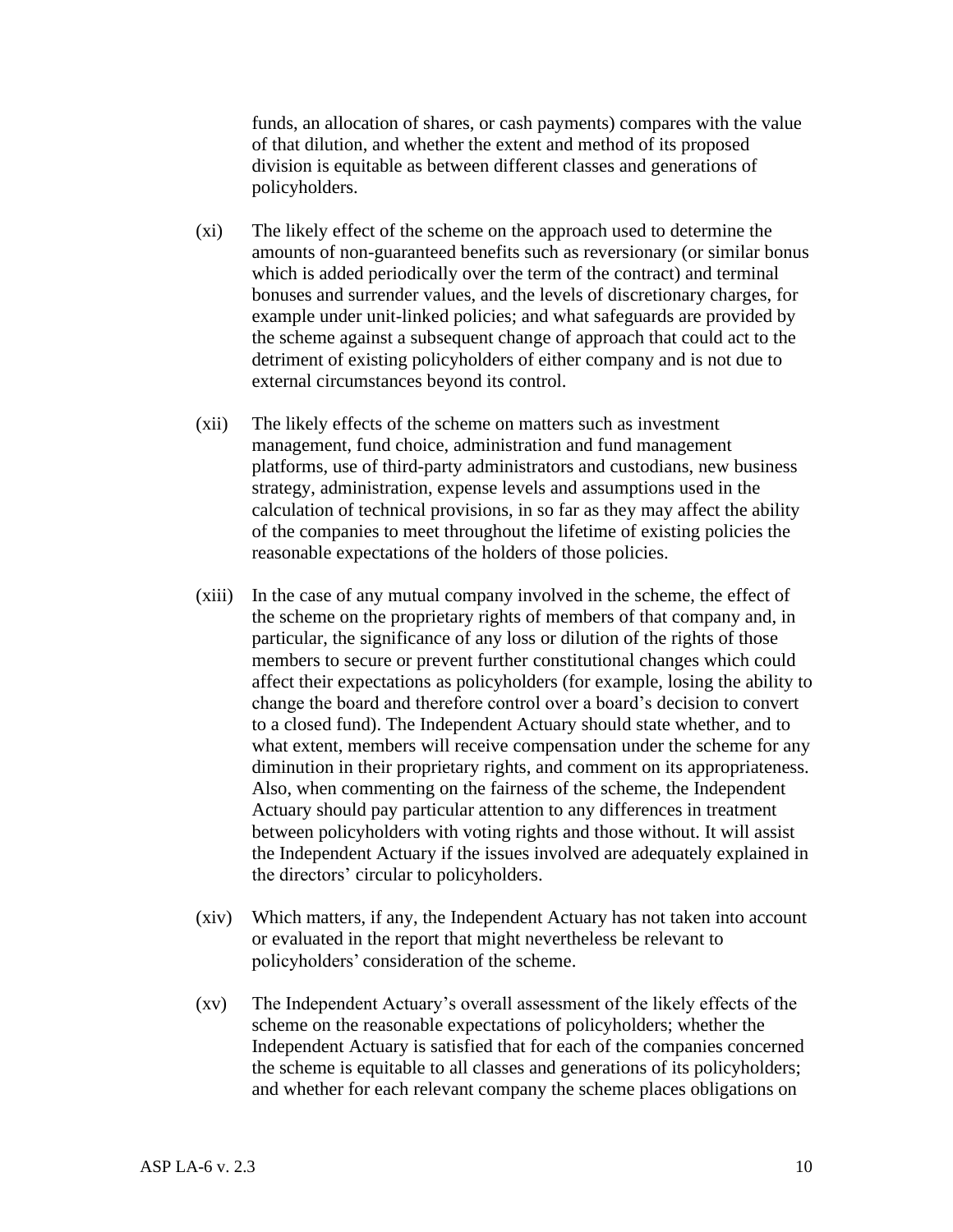the directors sufficient in the Independent Actuary's opinion for the protection of those expectations.

- 4.7 Where the Independent Actuary expresses an opinion in the report, the Independent Actuary should outline the reasons for it.
- 4.8 Members discharging the role of Independent Actuary should be mindful of the fact that they may also be asked by the transferring companies to prepare a supplementary report. Such a report, if required, is typically prepared close to the date of the final submissions to the authority which is responsible for approving the scheme. Such a report, if required, is intended to specify whether the Independent Actuary's view on the transfer remains unchanged given the emergence or resolution of any issues since the date of preparation of the original Report. The exact format and content of such a report will be influenced by the circumstances of each case but issues which may need to be considered include:
	- (i) The latest financial condition of the entities involved and whether the financial impacts of the transfer are consistent with those outlined in the original Report.
	- (ii) Any policyholder or regulatory objections that have arisen and, if required, the Independent Actuary's view on such objections.
	- (iii) Any updates in relation to the communication approach adopted.
	- (iv) The outcome from any legal or commercial discussions, which had not been completed at the date of the original Report, between the transferring companies.
	- (v) Any assumptions which the Independent Actuary had to make in the original Report and whether they remain valid or are no longer necessary given the activities of the transferring companies.
	- (vi) The Independent Actuary's opinion in relation to the transfer and whether this has changed since the date of preparation of the original report.